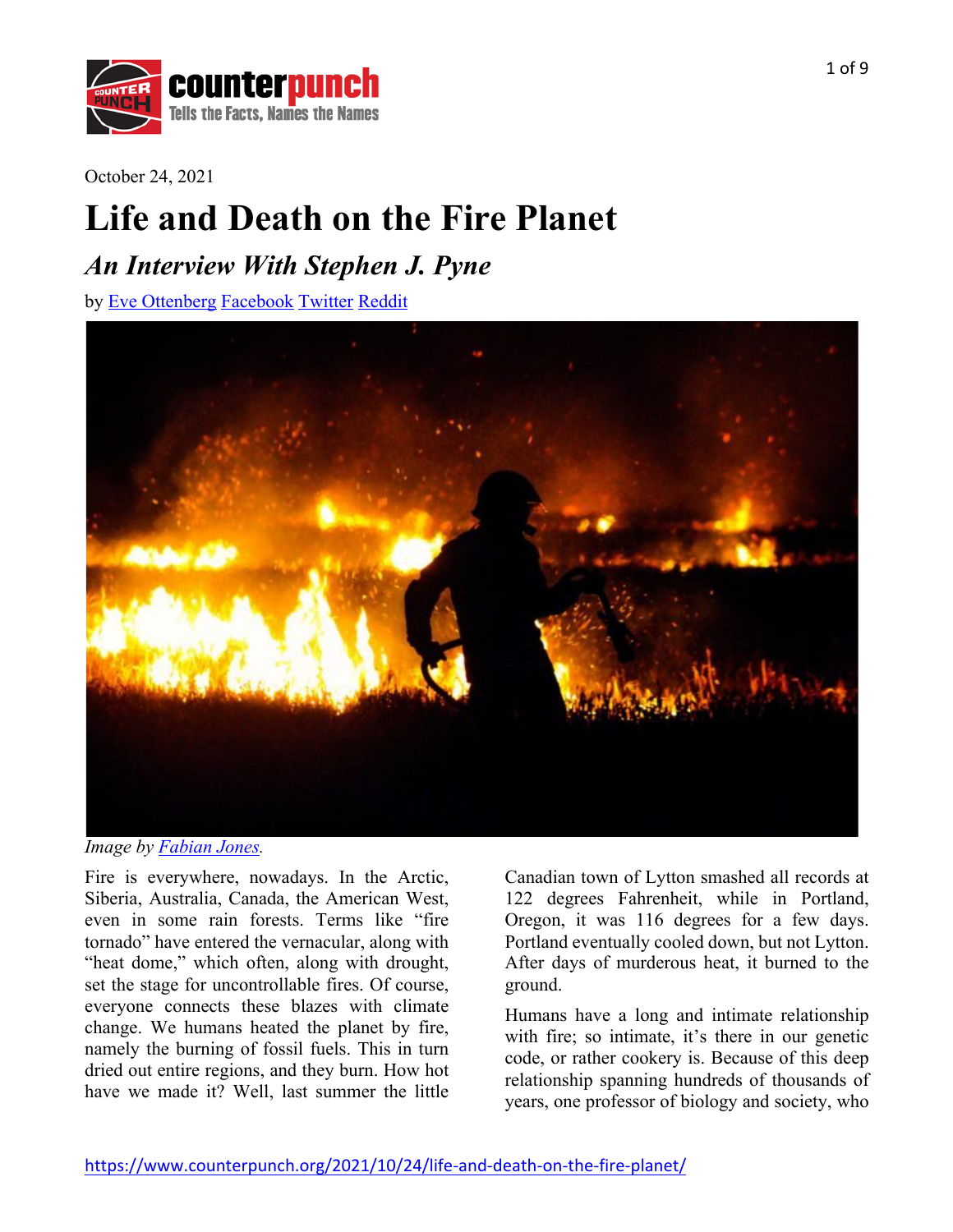

has devoted years to the study of human fire, Stephen Pyne, believes we should rename the entire Holocene the Anthropocene, and its most recent, industrial phase, the Pyrocene.

Pyne makes the case for this quite convincingly in his new book, *The Pyrocene: How We Created an Age of Fire and What Comes Next,* which lays bare the complex, dynamic history of humanity and fire, and argues that earth is the only fire planet, because it has life. He also observes that only one genus on that planet, the hominins, have wielded fire. With its most recent iteration, industrial fire, we have a problem, one we can begin to solve not with the mistaken belief that we can remove fire from the living landscape, but with the recognition that there are different types of fire, some of which we can work with. Currently industrial fire is not one of them. It is out of control. We need to keep fossil fuels, Pyne argues, in the ground. He makes the case for this in the interview that follows.

*Ottenberg: Can you elaborate on paradox one, the more we try to remove fire from places that have coevolved with it, the more violently it will return, paradox two, that the actual amount of land burning decreases and paradox three, as we ratchet down fossil fuel burning, we must ratchet up burning living landscapes.*

Pyne: The first paradox is that in places that have fires and are prone to fires, places that have wetdry cycles, fire with lightning, or places where people have for hundreds of thousands of years put fire in, if you take fire out of that, that landscape begins changing in ways that make fire more severe. The amount of combustibles there builds up, it's not consumed, fire is not reducing it, often it rearranges itself in ways that make it more prone to more explosive fires. We have lots of examples of this from the developed world. One of the paradoxes of megafires is that it's a pathology of the developed world. If we look at Australia, U.S., Europe, Canada, in a different way Russia, we find that they all go through this

period where they try to remove fire, and they find they have a worse fire problem afterward. Behind that fire removal is basically a transition to a fossil fuel society. So they believe we can replace fire in landscapes the same way we've done it in cities, or our houses, and it doesn't work that way.

The second paradox is that again as you begin transitioning to a fossil fuel society, you begin relying on fossil fuels or what could be likened to fossil fallow, as a source for all the things fire did in the past. So fire would fertilize, it would fumigate, it would reorganize the landscape, change the micro-climate. Fire was pretty instrumental to most agriculture outside of floodplains. And now we found substitutes for that, so we can use pesticides, herbicides, we can distribute with tractors and helicopters, and cropdusters, all of which are emblems of a fossil-fuelpowered society. When you do that, you begin taking fire out of the places people live and operate in.

So again, I'm happy my house doesn't have a lot of free-burning flame in it and associated smoke. I'm happy my city isn't visited by free-ranging flames, but when we project that onto the landscape, we get other effects. Most of what happened is that traditional, fire-based agriculture is being replaced by fossil-fuelpowered stuff or fossil-biomass generated fertilizers and pesticides. So we're actually seeing a shrinking in the amount of area burned on the planet. That's area, not volume. What we're seeing is that more intense, severe fires, particularly in forested areas, are becoming prominent, particularly in the developed world. But despite the power and visceral response of that imagery, in the sense that the whole planet is burning, in fact the amount of area being burned is still being shrunk. And we are replacing it with a smaller amount burned that is burning more savagely. We're basically replacing what had been tamed fires with feral fires.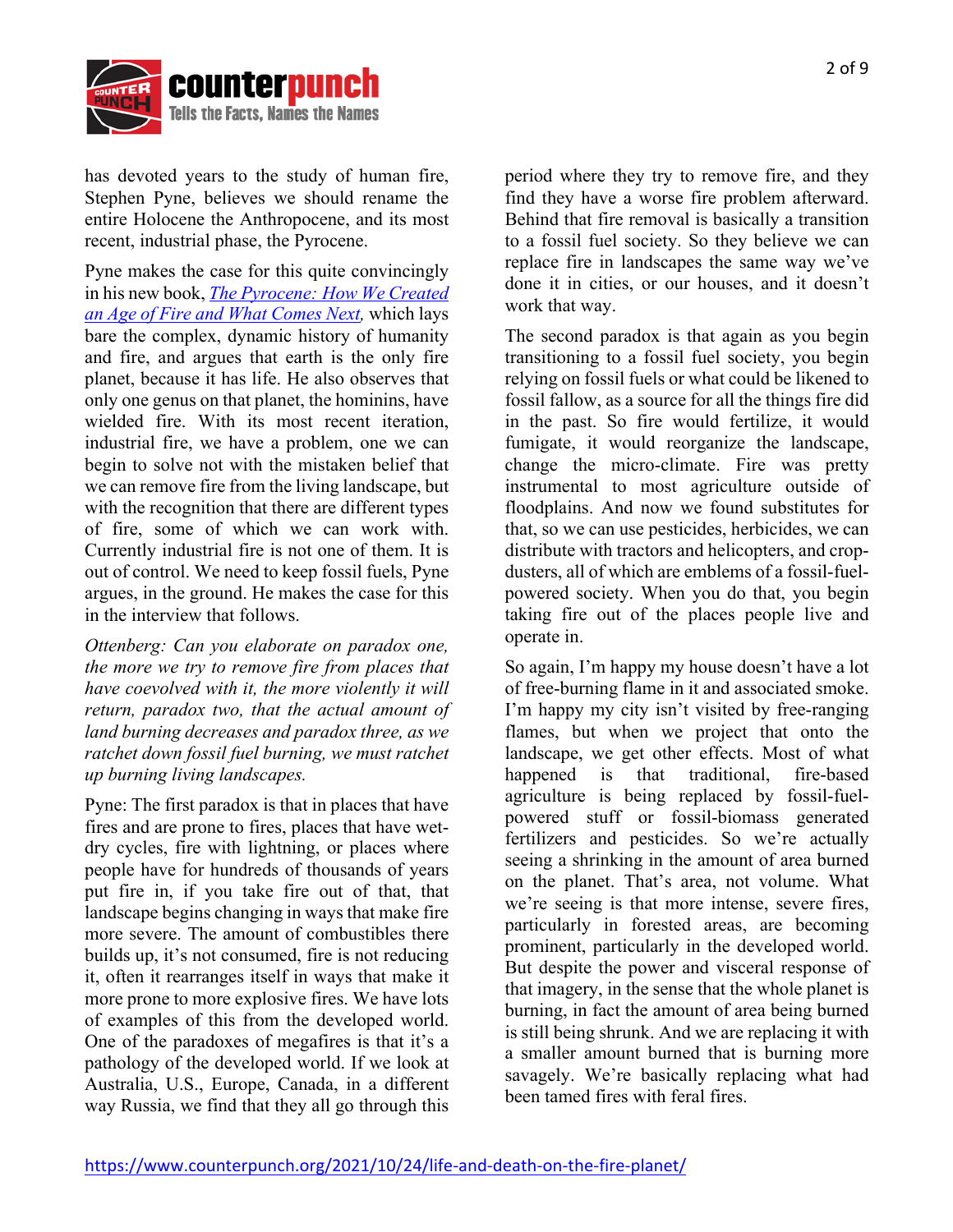

If you look at the news, Siberia's burning, Africa's burning, every place is burning. Well, a lot of those places burned anyway. We're seeing a reduction in the amount of many of these areas, except in the developed world, where the developed world has large amounts of wildland, often created in the name of conservation. Statesponsored conservation was an early reaction to the nineteenth century imperial outburst of



Europe and the amount of capital that was applied to scalping landscape after landscape and leaving large fires in their wake. Now we find that the areas we set aside to protect from this are being subject to another kind of fire. So we have this paradox that according to the media every place is burning. Greenland has fires now. But it's actually shrinking in the total amount of area burned, a lot of that in Africa and in places that

have been grasslands that are now converted to a modern agriculture that doesn't rely on fire. Or more appropriately buries its fire in machines and other things.

And the third paradox is that we've been living in a phase in which our experience of fire, of freeburning fire and its associated smoke has been suppressed. It was suppressed for a period of time. Several generations grew up with the sense that this is the way the world is, that large fires don't free-range across the countryside, you don't use fire routinely, in agriculture or cleaning up your yards, or anything associated with an urban or suburban landscape, and we don't have that kind of smoke that used to be very common, very prominent, just background smoke, like seasonal pollen, it was just out there. All of that was removed for a period of time. We found that the cost of holding that down is that we get worse fires and we get giant smoke palls, these huge plumes that spread out – in some ways I liken it to the great dust storms of the '30s, so the end result is much worse. So as we ratchet down fossil fuels, and we recognize that the kind of the world we tried to create in wildlands and much of the countryside by the massive application of fossil fuel power, as that fails, we are still going to have a lot of stuff out there that needs to burn, not just that it will burn, but that it *needs* to burn to be able to function and do its ecological job. If we want those ecological goods and services, we have to burn. So as we ratchet down our burning of fossil fuels, we're going to be ratcheting up our burning of living landscapes, more than we have now, but one hopes that that happens in a more controlled way than what we're seeing, these spasms and eruptions – this is not how it's supposed to work. I mean, we're burning mature Sequoias now. Last year we lost 10 to 15 percent, this year it looks like we may lose an equivalent amount. We may in two years have killed 25 percent of giant Sequoia population. These are trees that are adapted to fire, but they're not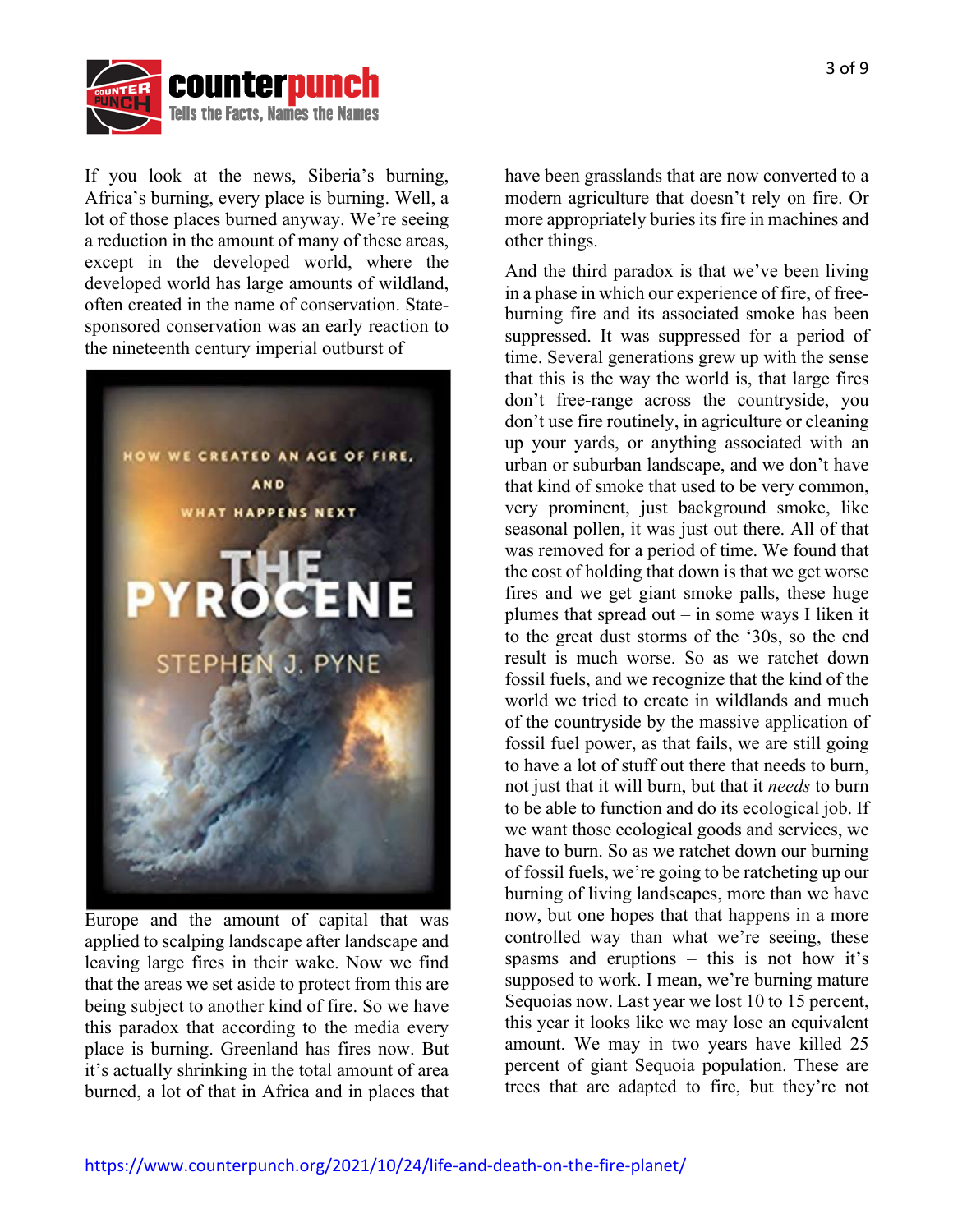

adapted to the kinds of fires they're experiencing now.

*Ottenberg: And the kinds of fires we're experiencing now are happening because we've been using this other kind of fire, namely fossil fuel fire.*

Pyne: Yes.

*Ottenberg: Could you please explain the three types of fire, natural, anthropogenic and industrial?*

Pyne: Yeah, the three fires. One way to look at the fire history of the planet is in terms of the three fires. The fire community likes to do things with triangles anyway, so here's the fire triangle applied to history. There was a time the earth didn't have fire. It got fire basically as a result of life. Life created the oxygen; life created the fuels. And when plants started colonizing the continents, they started burning. And we have fossil charcoal 420 million years ago. So very early, as soon as plants came, and terrestrial life has coexisted with fire ever since.

A big change occurs when species, actually a genus, acquires the ability to start and manipulate fire. We have creatures, a genus, hominins, acquire the ability to start fire. There's an interesting theory that I think has a lot behind it, that says it's cooking, the ability to cook, that made the transition, why we got small guts and big heads. To the extent that that's true, our relationship to fire is in our genome. That's how basic it is to us. Now there is only one species, one creature who has effectively a monopoly over fire on the planet and that's us. So that's the second fire, when we started cooking food, and then we went to the top of the food chain because we learned to cook landscapes. And now we've become a geologic force, we've begun to cook the planet. So we have a fire-wielding creature and at the end of the last glaciation, we have one hominin left and a fire-receptive world that's rapidly warming, it's becoming amenable to

burning. So these two interact and this is second fire, anthropogenic fire, where humans use fire for hunting, foraging, even to assist in fishing. They'd use lights to attract fish. In agriculture the whole business of fallowing was to grow enough fuel so you could burn the fields, so that's second fire. And as Cicero and others put it in ancient times, we made it a second nature out of first nature.

And then a couple of hundred years ago, we began looking for more stuff to burn and went into the geologic past to find it. At this point we shifted from burning living landscapes to what I call lithic landscapes and that is fossil biomass. At that point the process starts going on afterburners, and it really accelerates. But it had been going on for thousands of years. So my sense of an Anthropocene is I would rename the whole Holocene as an Anthropocene. But in the last 150 years or so, we've gone through a phase-change. This different kind of burning competes with the others and then eventually begins colluding with them because of the changes it makes in the atmosphere.

This industrial fire or third fire is really different, because all of anthropogenic fire had certain ecological checks and boundaries to it. There were baffles and barriers. You could extend the season, you could change things, you can cut and dry fuel, you can drain wetlands and marshes and peatlands. You can do lots of things to bring fire where it wouldn't normally be, but there are still constraints to that. But when we get to industrial fire, all bets are off. You can burn day and night, winter and summer, wet or dry, it doesn't matter. And so there are no longer any internal constraints. Humanity's quest for fire had been a quest for more things to burn, stuff to burn and ways to burn it, and now it's become what to do about all the effluent. It's become about sinks not sources. We have no place to put it. So we're overloading the atmosphere, we're overloading the oceans. In some ways we're overloading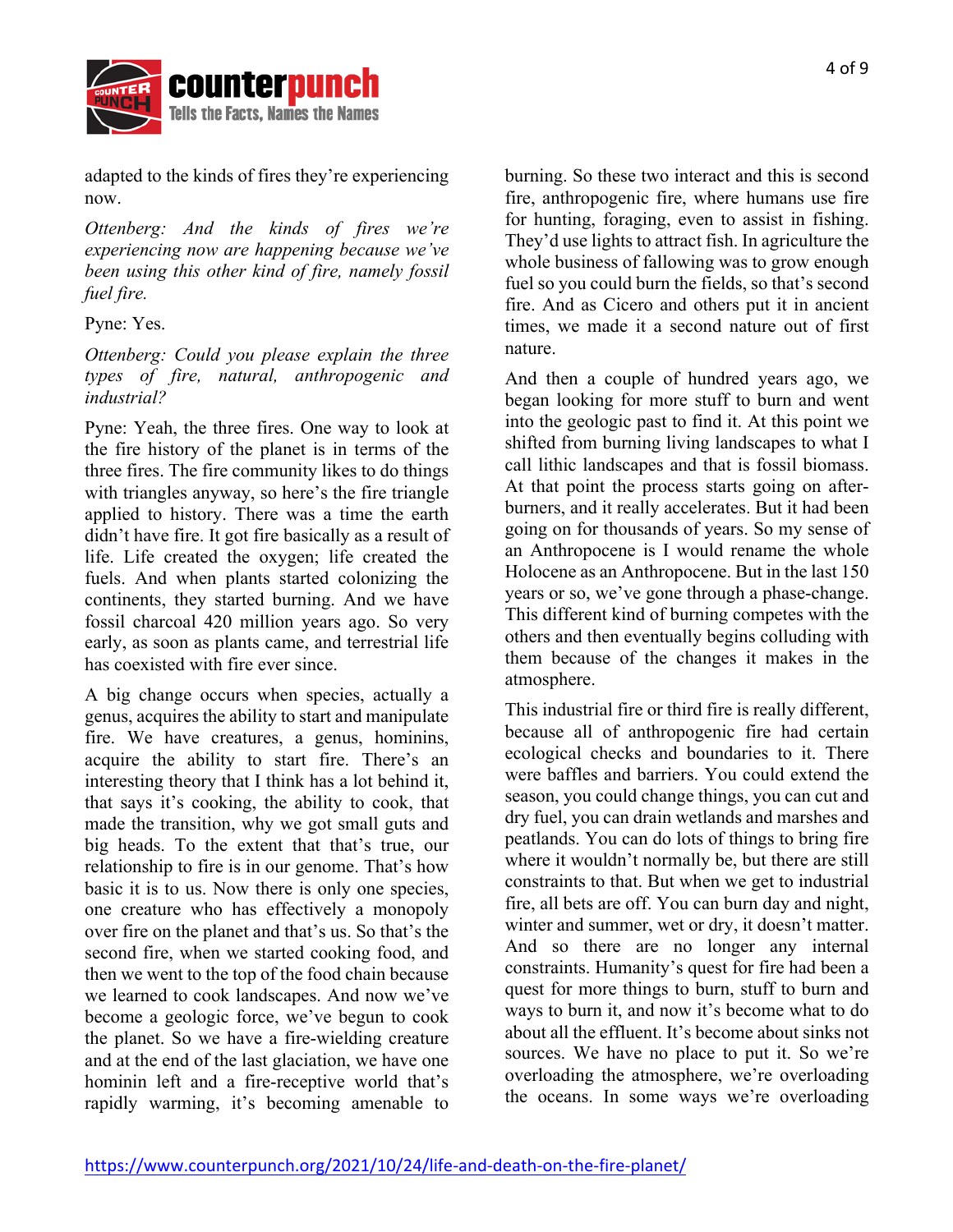

land, so we're taking carbon out, we're putting it in plants, where it becomes amenable to more burning. We've set up this kind of positive feedback system; it's really crazy. We're creating a fire world. That's my answer to those who, looking at the future, say that it is so strange that we have no connection to the past and no analog for what's to come. But for me I do think we have a great narrative to the past and that's humanity and fire, and that's a continuous story. We change things we do, but it is a constant relationship. And I think the analog is that we're creating the fire equivalent of an ice age.

# *Ottenberg: Please compare the fire age humans have created to the ice age. And why you call this the Pyrocene. For you the enemy is ice not fire?*

Pyne: Anything in excess is bad. I like ice in my soft drinks. I like ice in my freezer. But when you have a world dominated by ice, there's not much you can do. It just sits there, particularly these enormous ice sheets. And then the peri-glacial phenomenon around it. Fire is different in that it's not a substance, it's a reaction. It's not that fire sits and burns continuously, like an ice sheet would, but that fire brands these areas, it informs them, it changes them. And we're seeing as in the ice ages, big shifts, bio-geographic shifts starting, underway, that seem to be quickening. We see a change in sea level, we see mass extinctions, we can have these peripheral phenomena – like you had these great outwash plains of sand and silt in the ice ages. I think that maybe the equivalent may be these enormous smoke palls that blanket from time to time. So there's a saying that all models fail but some are useful. It seems to me that all analogies fail but this is a useful one for uniting different things that are going on and the way in which humanity and fire are at the core of that. We're creating a Pyrocene. We go from Pleistocene to Pyrocene, fine. I don't expect it to be an internet meme. But it seems to me a useful way of pulling together a lot of things.

### *Ottenberg: How are we the only viable fire planet? There aren't other planets that have fire?*

Pyne: Not that we know of. Other planets have combustible gasses, methane. Titan, Saturn's moon has got it for example. Lots of planets have lightning. They've got ignition. But they don't have all the ingredients that we have, and that's because we have life. Life as we know it is what created fire. We think of the chemistry of fire as a physical problem and something you can burn in a container or some kind of combustion chamber, and get stuff out of it. But really the chemistry is a biochemistry. It's the same chemistry as our metabolism. We break down foods, we call it respiration, when it happens in the open world, we call it fire. But it's the same chemistry. If you define it as a physical problem, then you think of physical solutions, countermeasures. So you drop water, retardant, you scrape away all kinds of combustibles, you do a physical response instead of thinking well maybe if this is intricately connected with the living landscape, maybe we need more beavers and prairie dogs. Maybe we need some controlled grazing. There are a lot of other ways to do this that are more benign than just trying these massive physical reactions against what we define as a physical threat.

*Ottenberg: Can you briefly sum up historically what's the main error of fire management up until now. You mention this in your book and I got the idea from it that the main error was thinking we could get rid of fire completely.*

Pyne: This is a great question and there's still a lot to be learned about it. I think the modern era, in which the control of fire was presumed necessary and possible is really tied in with European expansion in the nineteenth century and late eighteenth century, in reaction to a wave of mega-fires, which were actually much larger and more lethal than what we've seen recently. They went through a whole wave of this in the nineteenth century. It was not driven by climate,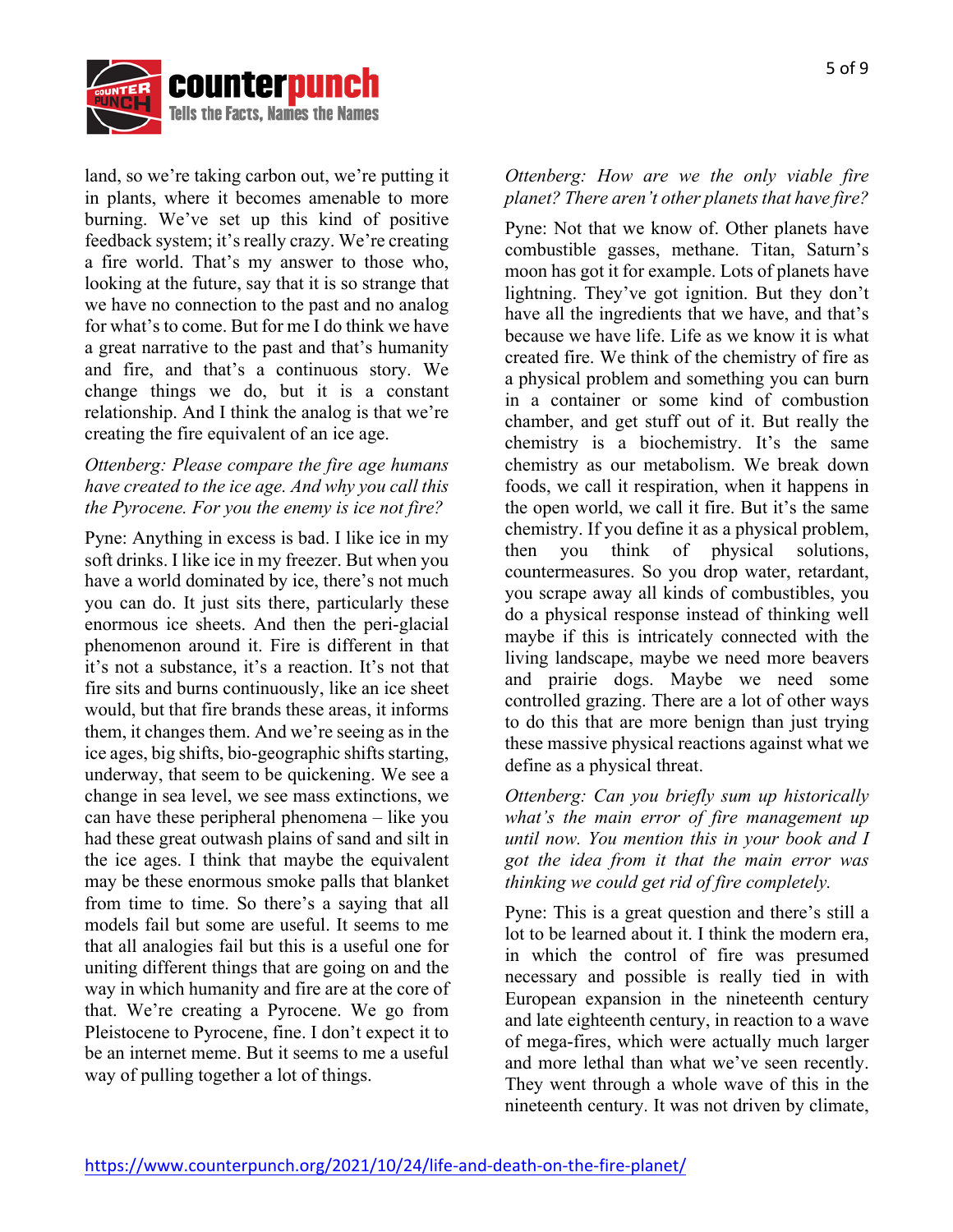



it was driven by land clearing, by logging slash and railroads throwing sparks. There was the sense that we could and needed to eliminate fire and part of the conservation project, which was a global one, was creating large forest reserves. There were a few parks but mostly it was intended to be forests that would then be directed by scientifically informed engineers.

Foresters thought of themselves as engineers. And forestry turns out to be completely incompetent to deal with fire because it came out of central Europe that had no natural fire. They saw it as simply a social problem. Fire was viewed as an index of primitivism and social disorder. It needs to be controlled. You need to control the fire so you can control the peoples. And a lot of this was developed in British India and in a secondary way in some of French Africa, north Africa. This was transported to the U.S., Canada and Australia and Russia, in different ways.

So there was a sense that fire needed to be removed, the world would be better without it. They recognized that plants and animals had all kinds of adaptations to fire but they looked on fire the same way we might look on smallpox or malaria – they've adapted to it, but we'd be better off without it. So that launched a program that sought to remove fire, and a primary way to do that was to eliminate traditional burning. So in a colonial context there's an extra power arrangement involved, but Europe's elites treated Europe's peasants with the same disdain. They said all these people are out here burning everything for agriculture, we need to eliminate it. And they hated the fallow, because you're taking a field out of production once every three years or so? We need that in full production. We can't afford that. And then you burn it? So there was an intellectual failure, an inability to recognize fire and its natural value, and then there was a political context and an economic context in which it seemed to make sense that we

could eliminate fire, we should eliminate fire and we have the power to do it. And for a while that works, but then the landscapes begin changing, the social relationships change and suddenly the whole thing becomes unhinged. The further you push this, the more aggressively you push it, the more you get this big blowback. So there were events, most of the major fire powers now, the U.S., Canada, Australia, Russia, had particular fire years or events that were especially traumatic, and that set into motion various policy programs with the idea if not eliminating fire then reducing it to the point where it's simply a nuisance. Depending where you are, you can do this for 30 maybe 50, 60 years, and then eventually the system begins pushing back. And then in addition we've got climate change, which acts as a performance enhancer, so now we can't even pretend. California has more fire-fighting power than anyplace on the planet, but in the face of these large fires they can't stop it. There's no pretense that they can. We've lost the ability to control it.

# *Ottenberg: Could you describe the three types of biomes – fire dependent, fire sensitive and fire independent?*

Pyne: There are lots of typologies now for understanding how fire works in ecosystems. Behind that is a sense that it's not just whether something is adapted to fire or not, it's a patterning of fire, or fire regime. And I have to say journalists hate that term, they say you're going academic, but it's like saying you can't talk about climate, all you can talk about is weather. Fire regime is the patterning in space and time of how fire appears and things adapt to that. So the typology I'm quoting in this case was developed by the Nature Conservancy, which had a global fire initiative for a while and they were trying to see how far out of whack things are.

Certain systems are fire dependent. That is to say they don't function, they will be replaced by something else, if the right kind of fire doesn't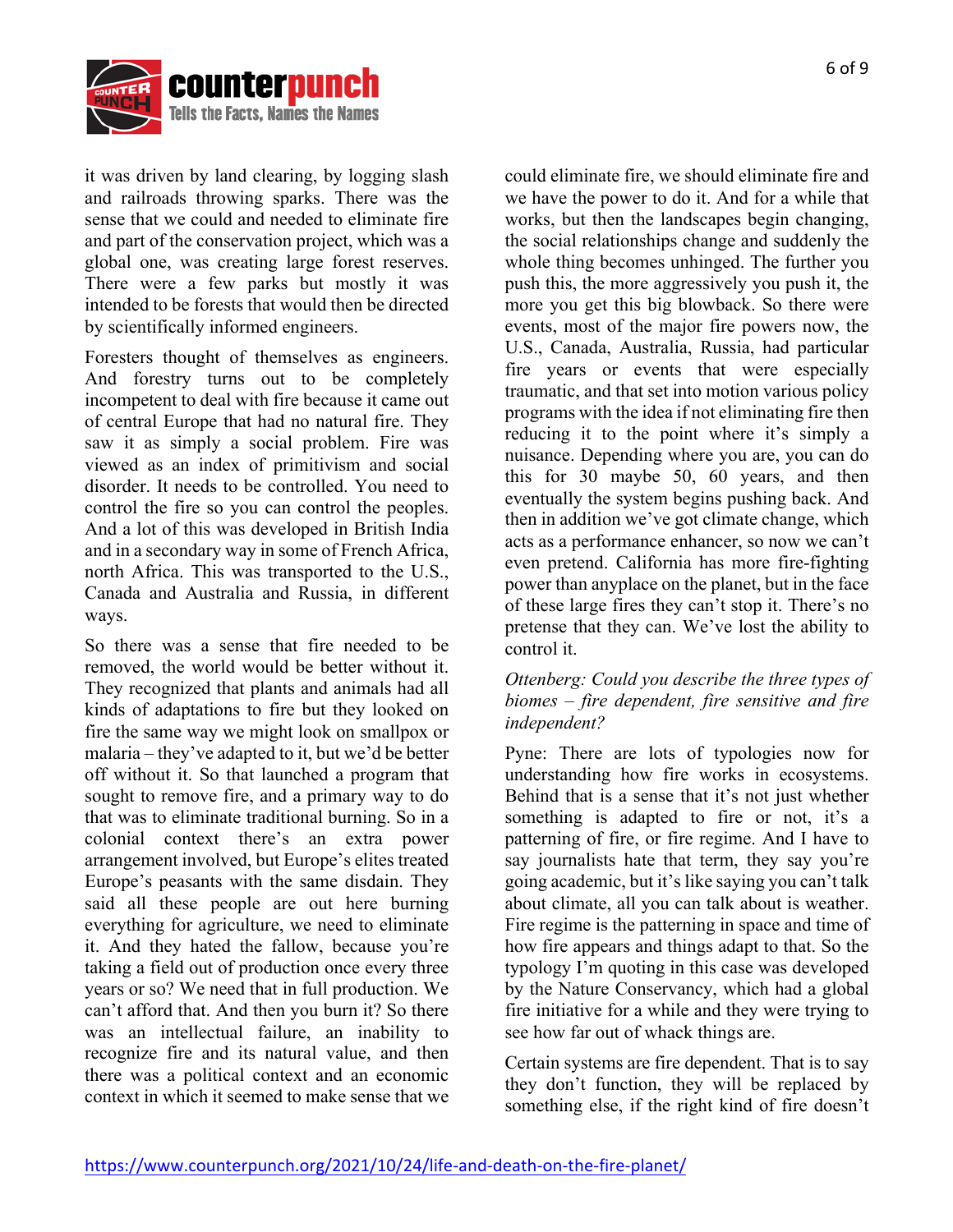

happen in the right way. There are other landscapes, other biotas, where they accept fire, it doesn't destroy them, but they don't necessarily need it. They accommodate fire. And then there are some places that can't take fire and only under extraordinary circumstances would have fire, say if you went in and clear-felled a big area, then it could burn. But otherwise it wouldn't burn in that way on its own. Or if you went in and drained a lot of tropical peat-lands for example. It would not normally burn, or very exceptionally burn once a century or so, but now you're changing it.

#### *Ottenberg: Could you say a few words on the role of the Enlightenment in the human-fire relationship.*

Pyne: This is a subject that could really use a lot of research, and I can't see anybody studying it in a systematic way. So let me give you a shorthand version. At the end of the eighteenth century, as the Enlightenment began spreading, fire disappears as a subject of serious discussion. Earlier, fire was represented in surveys of the earth, surveys of the heavens. It was not fire as we think of it, anything that had light and heat could be called fire. You had electrical fire, volcanic fire, but fire was a presence. And then, it disappears.

About the same time, several things happen, one is the invention of the modern steam engine, particularly with Watt, and so fire becomes something that is put into machines. Ben Franklin invents his Franklin stove, so it's another way of removing fire from the hearth and all of its flames and getting the heat that we want out of it without other stuff. Also, Lavoisier discovers oxygen and names oxygen. So suddenly fire is not this mysterious phenomenon, it's a subset of chemistry that involves this newly discovered element, oxygen. This begins the whole third fire, industrial fire story.

And then as Europe begins its second big wave of colonization that becomes a vector for carrying this industrial fire around the world. But there's no longer an intellectual basis for fire. There are people who study heat transfer, people who study light in terms of electromagnetic spectrums as a part of physics. They may study animal heat, but that's likening organisms to steam engines. But fire as a category of nature seems to vanish. Who studies it? All the other ancient elements, earth, air and water, all have academic disciplines devoted to their study, even whole departments. The only fire department on a university campus is the one that sends emergency vehicles when an alarm sounds. How did fire disappear, vanish as a subject? So there was no scholarship for studying fire at that time.

#### *Ottenberg: It was Enlightenment snobbery?*

Pyne: Yeah. There was also a sense that traditional knowledge was superstitious. It was not positive knowledge. It was not verified or verifiable. So the fact that peasants used fire or aboriginal peoples in Australia or huntergatherers in Canada, all these other people were using fire extensively, was actually taken as a mark of primitivism. And they're quite explicit about this, that if you use fire you are primitive and pre-rational, if you find an alternative to fire, you are rational. Well, the alternative to fire turns out to be another, third fire. It's a fire that we don't see. It's a fire that we put into machines and use to get power and other things out of.

#### *Ottenberg: And that turns out to have its own problems.*

Pyne: Yes. I'm at the age where there are no fixes, there are only trade-offs. And the Enlightenment has its own trade-offs. There were some remarkable things that came out of that era, but it suppressed fire and the knowledge that humans had accumulated over thousands of years about how to live with fire, and sought to replace with something else that didn't exist. So now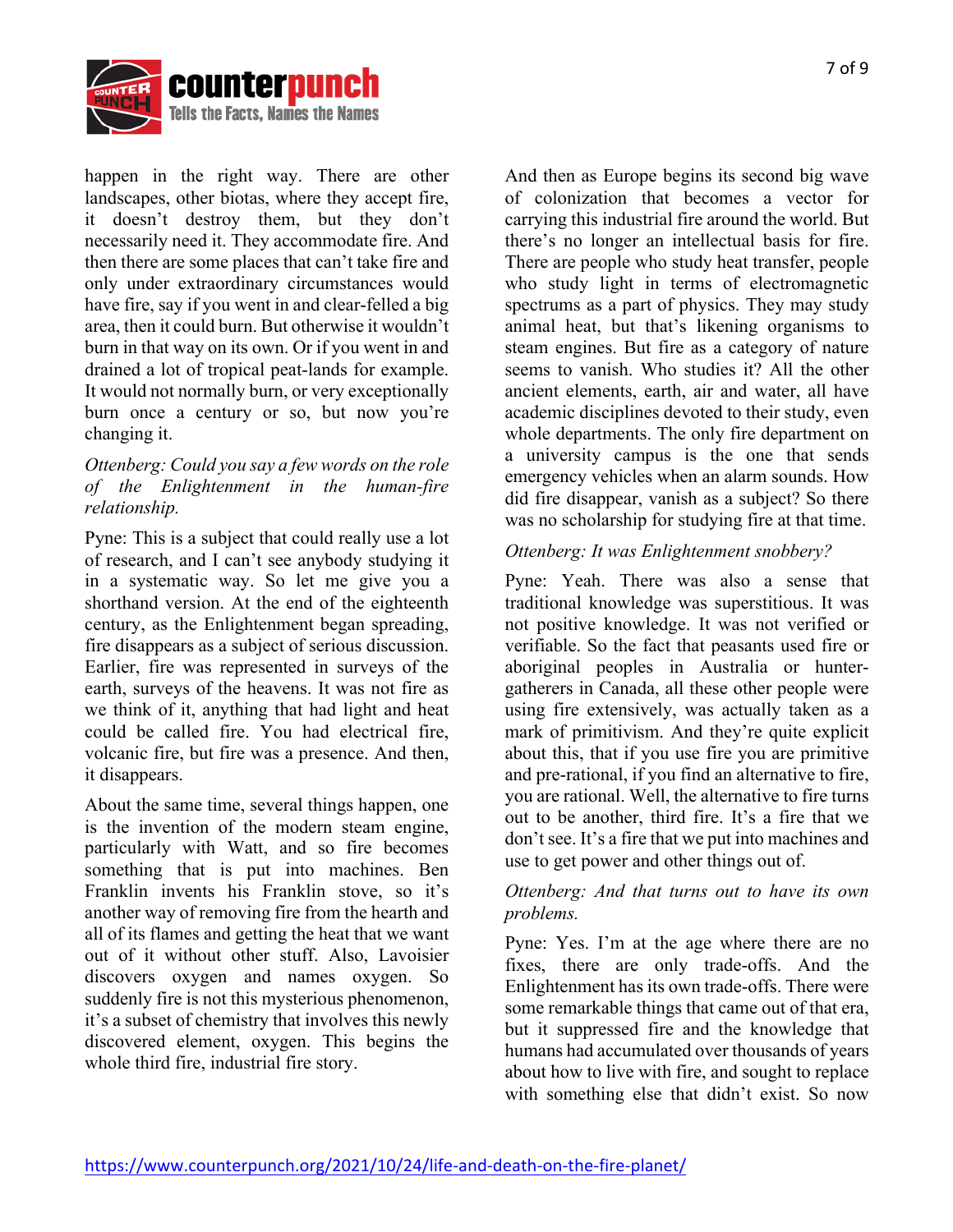

we're scrambling to rebuild a core of knowledge so that we can live with fire. How did humanity for a couple of hundred thousand years live with fire without destroying itself? And now suddenly, we have all this power and science and machines and computer uplinks, satellites and everything else, but we're in a kind of selfimmolation. This is part of the paradox of why is it that mega-fires are a pathology of the developed world? Basically, the index of development is how much fossil fuel energy you get.

*Ottenberg: How is fire encoded in our genome? You said there's a theory that it enabled us to develop larger heads and smaller guts because we pre-digest our food by cooking it.*

Pyne: That's right. We sort of predigest it. That means that you don't need giant jaws and crunching teeth to break stuff down. You cook it. Cooking also detoxifies some stuff, some foods are not really accessible without it, or some foods have parasites and you remove that by cooking. But it also means we don't need giant guts to process all this heavy, starchy plant matter or even meat. We can have smaller intestinal processing because we're already processing it before we put it in our mouth. At that point the head can take different shape.

*Ottenberg: This must have happened in prehistory. This would be way back.*

Pyne: Homo Erectus.

*Ottenberg: Please explain swidden and how plants, grazers and fire make a three-body problem for fire ecology.*

Pyne: Swidden is an artificial term that was invented about 70 years ago for anthropologists to describe all the ways in which people used fire in farming. Slash and burn farming of various kinds. And people did it with trees, they did it with shrubs, peat. The point is you create opportunities for fire to come into a place by

draining wetlands, killing and drying trees, woody plants so that they're amenable to burning and so forth. You do this on a cycle. In the eighteenth century there were some interesting surveys of this around the Baltic, and it was even called "circulating," because they recognized that people would then come back to the same sites. Not every place works. There are some places you can do this, and some places it doesn't work. In Sweden, and we've got some interesting maps of this, it's the middle range of the mountains. When you get up too high it's too cold, when you go down too far, you get frost from evening inversions, so you want to do that middle zone. They could be quite intricate systems. You could see this all over the world.

So you create fuel, and then you burn it and then you let the fuel recover. So that's a fallowing period. It may be one year, two years. In forested areas it may be twelve or forty. It depends on the local conditions. There were hundreds of terms for this. Swidden was invented as a way to talk about all of them. That's dealing mostly with plants. The animal side of it is much more complicated. Generally, grazers and browsers will go to freshly burned sites that are just resprouting. That is the most nutritious, and palatable feed; they will go there preferentially and there are lots of examples around the world of people…not driving but herding, in a loose way, the animals that they wanted to hunt by burning – where they burned, went. So then you could come back to the same sites and burn and that gets transferred over then into herding.

The most famous versions of this occurred in places where you have mountains. So the Mediterranean in Europe. The animals go up during the summer and down during the winter, and as you leave, you often burn the landscape so that when you come back it's all full of fresh growth and you don't have old growth that could then catch fire as wildfire and threaten your flocks. So this becomes a regular pattern of